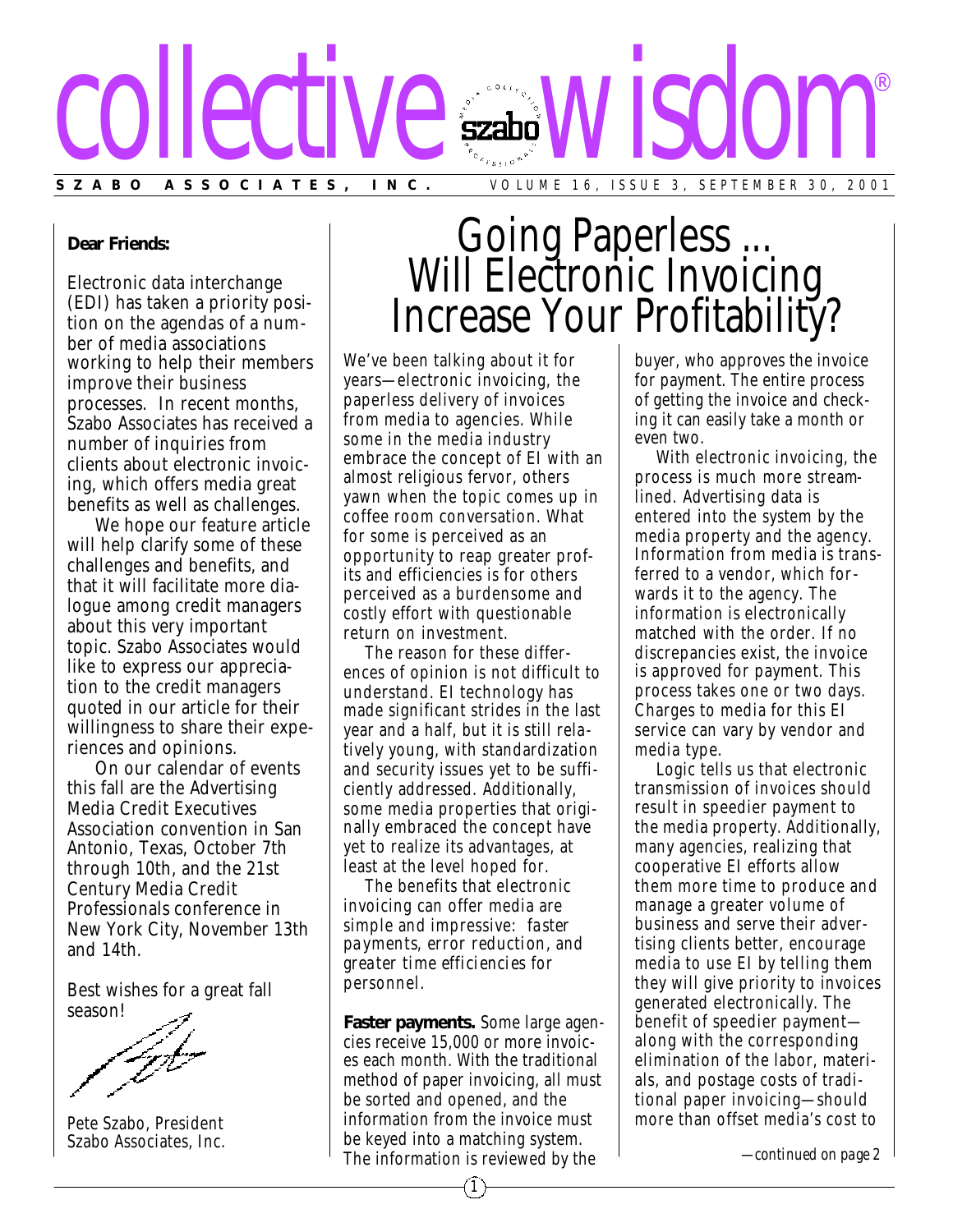## *Electronic Invoicing —*

use EI. But do media properties actually get paid faster? *—continued from page 1*

In an informal survey of 10 television station credit managers in various sized markets across the country, about 75% reported an overall marginal improvement in speed of pay ment, with some agencies paying more quickly, and others not. That opinion is shared by Connie Allcorn, Credit and Collection Manager at WSB-TV in Atlanta, who is nonetheless optimistic about its promise. "I think many in media have the unrealistic expectation that with EI, they will get paid in 10 days," she says. "We need to recognize what it does accomplish, that sometimes we are paid faster, and that with more uniform standards and general acceptance, it will get even better."

John Sloan, Director of Credit Services, Turner Broadcasting System, Inc., believes that while EI has not significantly sped up payment to his company, speed of payment must be evaluated in light of a changing media environment. "Since we implemented EI in 1994, our company, as well as cable in general, has had a substantial increase in number of networks," he says. "Had we and some of the other larger cable networks not implemented EI, I'm not sure how the agencies would be able to deal with the sheer volume of spots. You can't manage a media schedule today with paper and pencil. It's hard to quantify the benefit because it's impossible to know how it would be if we didn't have this tool."

Pete Gallo, Credit Director of USA Today, which has not implemented EI, says, "I believe EI has not been more widely embraced by print media because the investment to

implement EI outweighs any current benefit. Even invoices billed correctly and processed on a timely basis are not necessarily paid any faster. In the case of larger agencies, the treasury function decides when to release the actual check, not the processing level."

Regarding prioritization of EI invoices, a common refrain among media credit managers is, "Some agencies give priority to EI invoices, some don't." Some media properties also report that many agencies using EI slow down the payment process and neutralize some of media's cost benefit by requesting paper copies in addition to electronic invoices.

Ms. Allcorn of WSB-TV prints and mails invoices to all agencies. "Right now I don't have enough agencies that do not require hard copies to justify pulling those out," she says. "We're working on our station's EI to devise a way to segregate EI agencies that don't require hard copies from the others. Also, some EI agencies tell us they are unable to print their own copies for their files, so they want us to provide them."

Mr. Sloan of TBS believes this problem may reflect a lack of training of agency personnel, citing a recent situation in which an agency requested paper invoices to determine which were sports invoices and which were other types. "On our electronic invoice there is a field that designates what type of buy it is," he says. "Either they didn't look for it, or their vendor didn't include it in its transmission. We also have a staff person whose job it is to make sure we get acknowledgment through the system that the agency received the invoices. If not, we call them up. Otherwise they don't tell us if they didn't get them. EI is not something you can implement and walk away from. It's an active process."

Larry Irving, Credit and

Collections Manager, Lifetime Entertainment Services, believes that manual invoicing exacerbates the perception among media that EI does not yet produce an adequate return on investment. "Media credit managers should hold agencies using EI accountable for multiple invoice copy requests," he says. "The agency should be aware and take action with individuals who delay the process for invoices being cleared for payment. Costs are substantially higher for most media properties that send manual invoices as well."

Another longtime broadcast credit manager reports that requests from large agencies for hard copies used to take up about an hour of each workday. "We have, however, recently noticed a decline in the number of those requests," she reports.

Perhaps the reason for the decline in requests is that more and more large AAAA agencies are signing a "paperless pledge," which means that media no longer need to send paper invoices if they send invoices electronically. Efforts are being made by the AAAA to enable smaller member agencies to participate in a "no paper" policy as well.

For print media, however, there is an additional hard copy issue that has yet to be resolved. "Discussions of EI for print media invariably must include the companion discussion of electronic tearsheets," says Mr. Gallo of USA Today. "This area is critical to the overall payment processing system. Several major papers are on the verge of testing both."

**Error reduction.** The more often human beings have to handle paperwork, the greater the number of opportunities for error. Each time a person in a media property, agency, or rep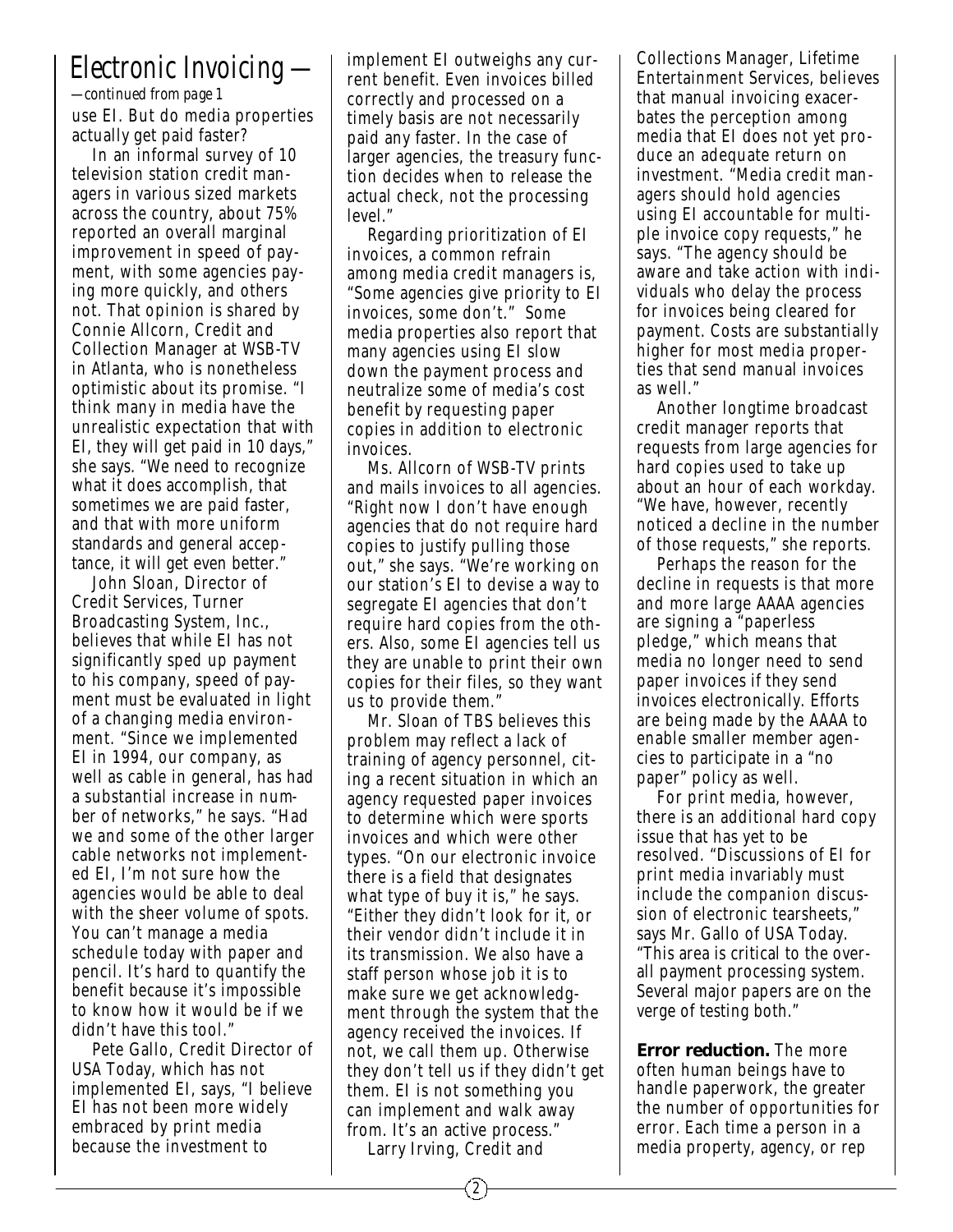firm re-keys information, an opportunity for a discrepancy occurs, and the number of discrepancies is staggering. While EI does much to minimize discrepancies related to re-keying errors, discrepancies continue to plague media properties that deal with makegoods and revisions.

Contract revisions are one of the biggest problems encountered by Mr. Sloan at TBS. "Someone wants to buy a certain number of spots over a period of time, we agree and send the contract electronically. They put it into their system and confirm. The first time we have a preemption or some thing goes wrong, the systems go out of sync and we can't match them up again," he says. "It's a problem that is being worked on and hopefully resolved."

Ms. Allcorn of WSB-TV believes, however, the most valuable benefit of EI is that dis crepancies become apparent earlier than they would if traditionally invoiced. "Let's say I send an agency 10 invoices, and five of them get processed in 30 days. I immediately know that there are discrepancies with the remaining five," she says. "There is not enough manpower within the agencies to call about discrepancies. This way, I can investigate the invoice on my side, then get the account executive to call the buyer and work it out. The problem can be rectified without my having to call payables first."

**Greater time efficiencies.** While electronic communication between trading partners, particularly in fast-paced and volatile spot-buying arenas, can reduce the number of discrepancies from re-keying errors and streamline back-office processes, another significant by-product of this streamlining is the greater time availability for trading partners to perform more profitable tasks, such as analyzing data and negotiating media buys. Simply stated, EI can lead to better media solutions by improving process efficiency.

3



"WHAT DO YOU MEAN, I DIDN'T PAY AN ELECTRONIC BILL? I'LL HAVE YOU KNOW THE LAST ELECTRONIC I BOUGHT WAS A BIG SCREEN T.V., AND I PAID CASH IN FULL."

Agencies are under increased pressure from their advertising clients to provide information quickly to help them track the effectiveness of advertising campaigns in specific markets and create the most successful media solutions. With the pressures that demands from advertisers, merging operations, and the increasing complexity of media buying create, it is not surprising that many agencies have in turn put pressure upon media to jump aboard the EI bandwagon.

So what does media need to have happen in order to universally embrace electronic invoicing and reap the rewards it promises?

All would agree that greater cooperation between trading partners and among EI vendors to address issues unique to the media industry as well as a clear financial incentive, including reasonable vendor costs, consistently faster payment from agencies, and elimination of requests for duplicate paper, is critical if EI is to become universally and enthusiastically embraced.

Mr. Gallo of USA Today says, "I think both media and ad agencies need to address these challenges together. The AAAA organization needs to be more proactive in getting a unified policy for acceptance from the major agencies, and the media also have to standardize their approach where possible."

Says Mr. Sloan of TBS, "In the past decade, the consolidation of the media buying business has occurred at the same level as media properties, and that consolidation will continue because agencies recognize the media buying function can be shared by any number of agencies. At some point standards will be imposed, and the question for media will no longer be, 'Should I implement EI?' There